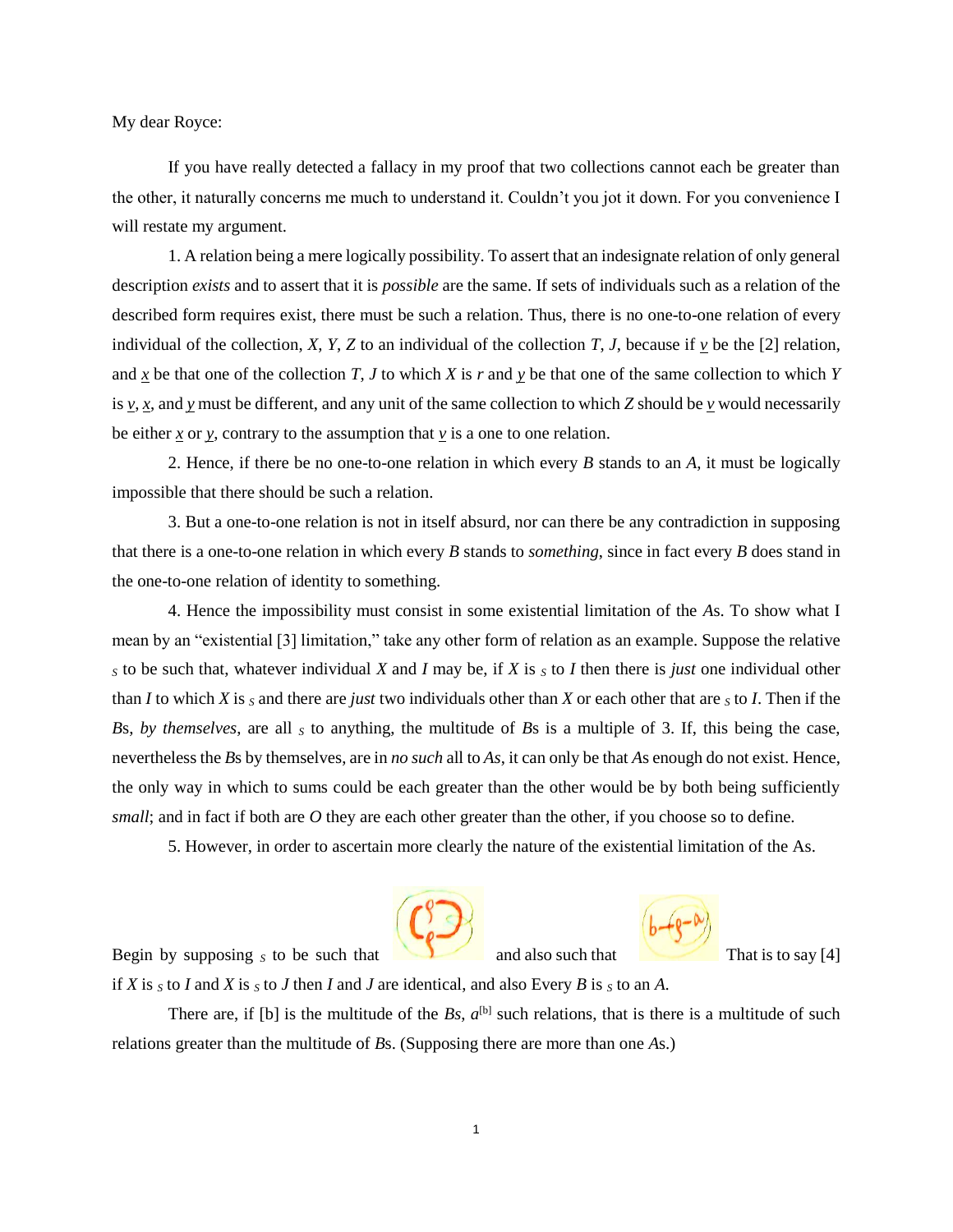

6. But now suppose that in every such relation some  $A$  is not  $S^4$  d by any  $B$ ; that is,



or more fully

Now perhaps you think that at the next step I reason in this way. There is room in [5] the *coupé* for Mrs. Royce and there is room for Mr. Royce and there is room for Peirce & therefore there must be room for all those. But my reasoning is really this: There is room *under every combination of possibilities* for Mrs. Royce, there is room under every combination of possibilities for Mr. Royce & there is room under every etc. for Peirce; & *therefore* there must be room for all these. Perhaps you think that in some concealed fashion I am reasoning that because, no matter how many have got up there is always room for one more, therefore there is room for all.

But I submit that neither of those fallacies can be made out in my reasoning. It is a question perfectly analogous to one of room; ― you might say it *is* a question of room. I am not [6] *assuming* that the correlates take their places in linear order, although undoubtedly it immediately *follows from my conclusion* that all possibilities might be reached in that way.

What then is my reasoning here? It is that there are  $a^{[b]}$  ways in which every *B* is *s* to an *A*; — that is, there are that many different  $_{\delta}$ s. Bow if there is not one of these in which every *A* is  $_{\delta}$ 'd by a *B*, it follows that *under no possible combination of circumstances*, all of which are included among the  $a^{\text{[b]}}$  ss, is there any case in which the correlate of any *B* is logically necessitated to be a non-*A*, and therefore there must be some combination in which no correlate of a *B* is a non-*A*. [7] Let the correlates of  $<sub>S</sub>$  be changed so as to</sub> convert it, in every possible way, into a one-to-one relation. Then the question is whether every one of the vast collection of relations so obtained will have one or more non-*A*s as correlates of the *B*s. If this be the case, there must be a logical necessity that it should be so. But since it is expressly assumed that in all possible cases some *A* will be an un-*S*'d by any *B*, and since the only way in which any given *B* will be compelled to take a non-*A* for its correlate (that is to say, in which there will be no possible variation in which that *B* takes an *A* for its correlate) is that there is no *A* that is not a correlate of some other *B*, it follows that under no possible [8] combination of circumstances is any single *B* prevented from having an *A* for its correlate. Now if no single correlate is or ever could be under any possible combination of possibilities compelled to be a non-*A*, there must be some combination of possibilities under which all *B*s should have *A*s for their correlates.

Can you put your finger on any fallacy there?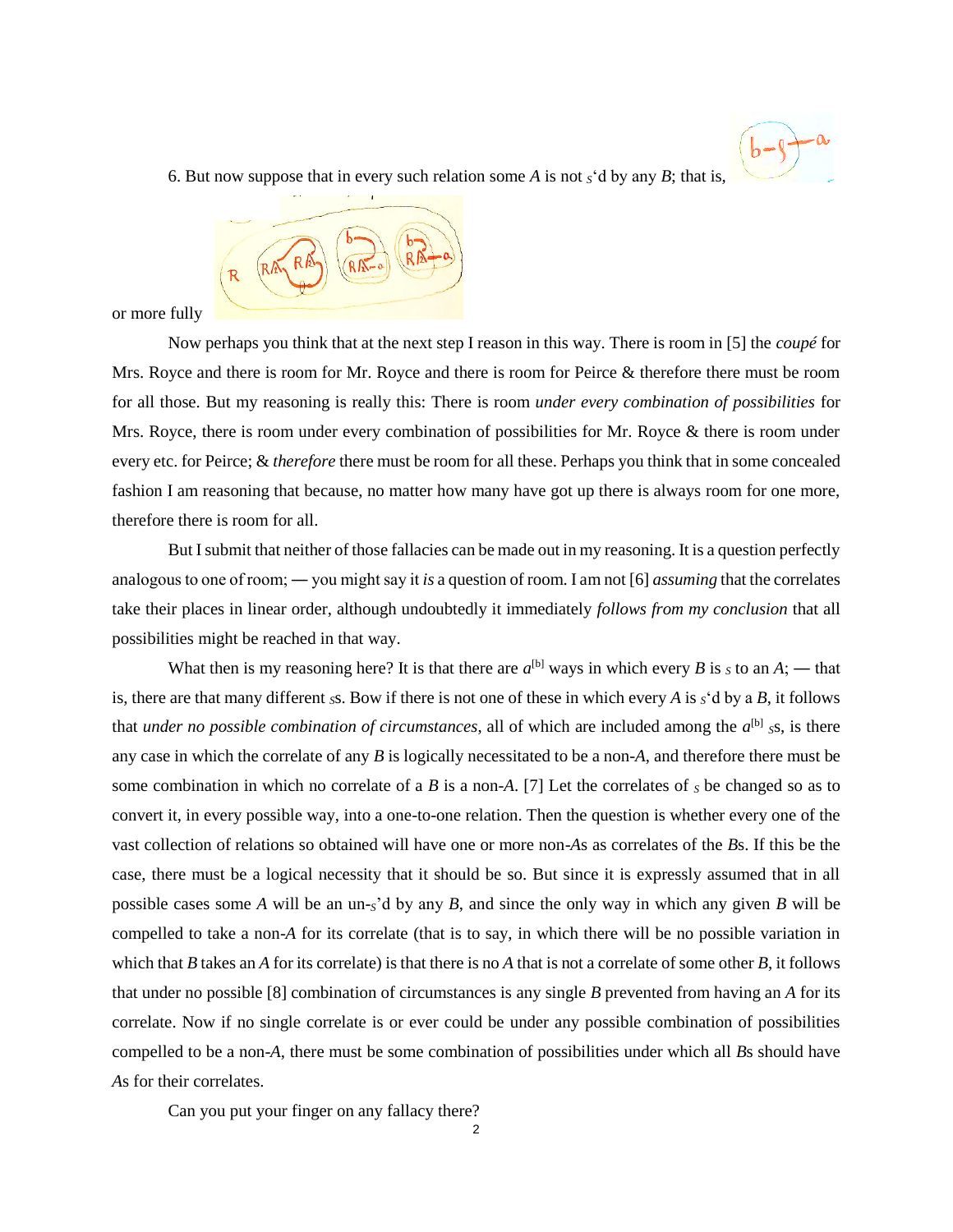But going back to the point *P*, a second way of proceeding would be as follows:

If among the relations *<sup>S</sup>* hitherto obtained there is any which is a one-to-one relation, that at once proves my point. But if there is no one-to-one relation, change the correlates of each *<sup>S</sup>* in a manner to [9] be described, so as to render the relation a one-to-one relation. First, for the sake of formal completeness, I will say that, if possible, the correlates are all to be changed to *A*s that are not correlates. But it will never be possible to convert the *<sup>S</sup>* into a one-to-one relation in this way. For were this possible, the resulting oneto-one relation would have been one of the *S*s. Secondly, (another formal division,) we will suppose that correlates are to be changed from *A*s that are correlates to *A*s that are not correlates so far as possible. What can prevent this being done so that no *A*s remain that are not correlates? It is purely an affair of necessary logic. It must involve some contradiction. But the only possible ways in which it could involve con- [10] tradictions,  $1<sup>st</sup>$ , that some *s* should have no *A*s that were not correlates, and  $2<sup>nd</sup>$ , that there should be no *As* which could cease to be correlates of some *B*s without leaving them non-correlates of all *B*s. In the former case there would be a one-to-one relation in which every *A* stood to a *B*. In the latter case there would be a one-to-one relation in which every *B* stood to some *A*. What then? Shall we say that no change of correlates can reduce any one of the *S*'s to a one to one relation? This seems manifestly absurd. But if the change can be made it can be divided into two stages, the first of which shall change correlates into other *A*s in all ways that are not self-contradictory, the second part changing correlates into non-*A*s. But this second part will never be reached, because no contradiction ever [11] arise until our point has been proved in one or other of the two ways just mentioned.

To me, as at present advised, this seems an absolutely necessary argument. There is no assumption that the conversion is to be performed in indefinitely many steps; but only that *two* steps are to be taken.

However, going back to point, *P*, there seems to be a third argument equally conclusive and even more direct. Almost anybody but you would it convenient that I should repeat that the situation is that we have all the  $s$ 's which result from first supposing all the *B*s to be in a relation  $s$  to one *A* and taking all [12] the variations resulting from changing the correlate of each *B* to some other *A*; and it is supposed that, for all these *S*'s, some *A* is not *S*'d by any *B*. That is, in view of the existential constitutions of the two collections, there would be a contradiction in supposing that every  $A$  was  $S'$ d by a  $B$ . But the only way in which there could be a contradiction in supposing that some of the variations had produced such cases is by this no matter what *<sup>S</sup>* you take, in changing this *S*, so as to make some (or all) of the *A*s that it leaves not *S*'d, to be *<sup>S</sup>*'d, every such change of it would cause some *As* that [13] had been *S*'d to be left not *S*'d. [Of course, in general, even if all the *A*s that has been *S*'d were left wholly un-*S*'d, still the *A*s that had not been *S*'d would not all become *S*'d; but I only mention this to point out that I have said nothing that conflicts with it.] But this being thus, there can be no contradiction in supposing that some of the *S*'s so produced will be one-to